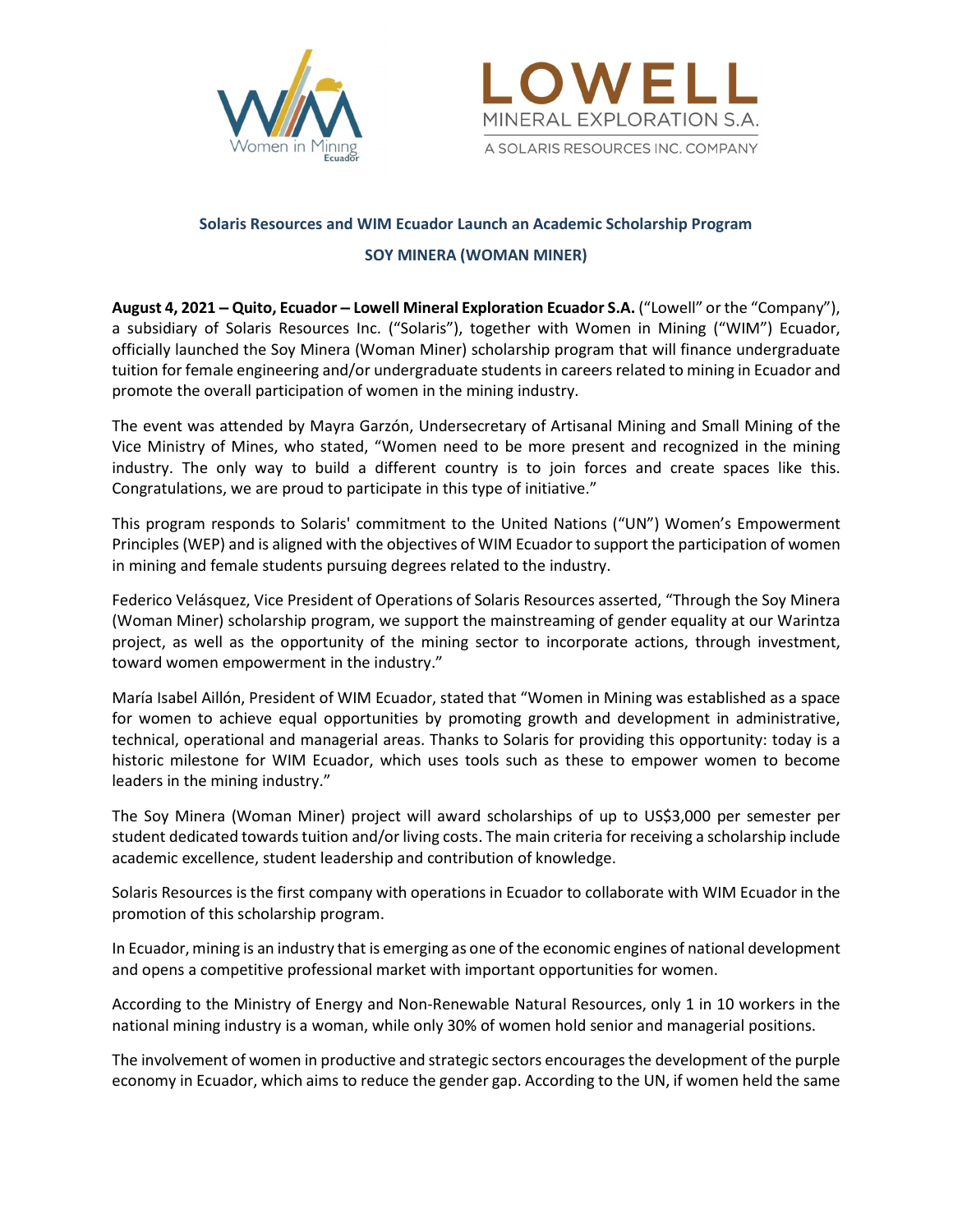



presence in the labor market as male counterparts, women could add up to US\$28 trillion, or 26%, to global GDP by 2025.

Gender equality is clearly a challenge for the mining industry. Solaris contends that the mining industry has the potential to contribute to the achievement of the UN Sustainable Development Goal ("SDG") 5, gender equality, which aims to ensure the full participation of women, including equitable leadership opportunities for women in decision-making roles.

Solaris and WIM Ecuador have been working together to implement initiatives that promote the participation of women in mining. Through the Company's Warintza project in Morona Santiago, this partnership provides the industry with an important space for empowering women in the communities of influence.

## For Further Information:

#### Women in Mining Ecuador:

Gabriela Rumazo/Valentina Vergara Direct: +593 99 800 8904 Email: registros@wimecuador.com Instagram: @wimecuador

## Lowell Mineral Exploration S.A.

María Fernanda Poveda Direct: +593 99 655 6655 Email: maria.poveda@lowellmineral.com

#### About Women in Mining Ecuador

Women in Mining is a non-profit organization that has a presence in several countries around the world. It promotes the participation of women in the mining sector, informing industry participants and decision makers about the challenges and opportunities faced by women in mining and other businesses related to the industry's value chain. The Ecuadorian chapter, WIM Ecuador, was founded in 2019 as a private, voluntary initiative, without political affiliation and was granted legal status through Ministerial Agreement No. MERNNR-MERNNR-2019-0060-AM issued by the Ministry of Energy and Natural Resources Non-Renewable on December 3, 2019.

## About Lowell Mineral Exploration Ecuador S.A.

Lowell Mineral Exploration Ecuador S.A., an indirect wholly-owned subsidiary of Solaris, promotes the development of strategic alliances with key stakeholders in Ecuador to pave the way for sustainable best practices of responsible exploration.

#### About Solaris Resources Inc.

Solaris is advancing a portfolio of copper and gold assets in the Americas, which includes: a high-grade resource with expansion and additional discovery potential at the Warintza copper and gold project in